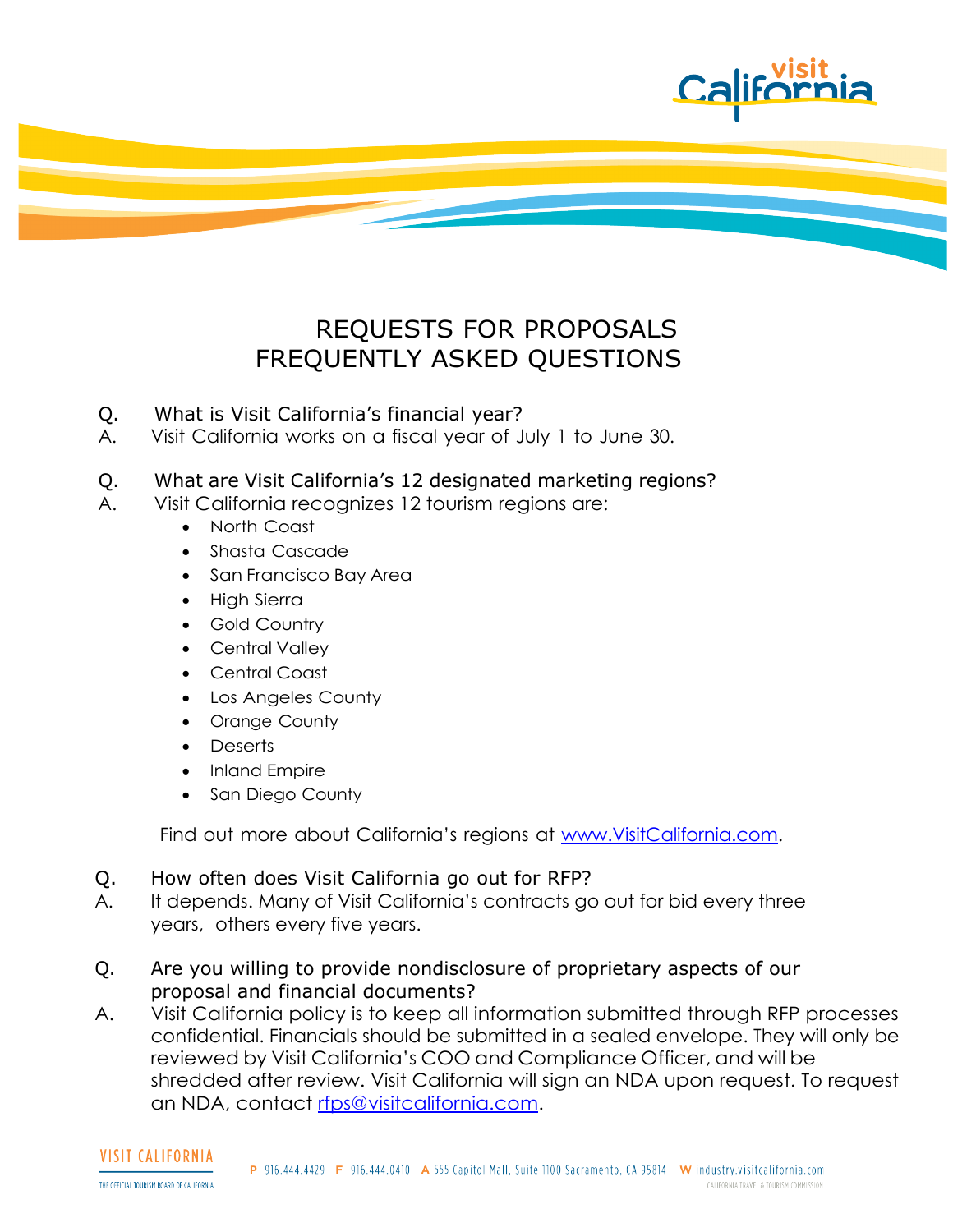- Q. Can I include attachments such as portfolios, images, video and related items?
- A. Yes. Note, as stated in the RFP, all items become the property of Visit California and will not be returned.
- Q. Do we have to use the same format as the budget example?
- A. Yes.
- Q. Due to unforeseen circumstances, I was not able to submit my Intent to Bid or Proposal by the deadline. Can I have an extension?
- A. No.
- Q. How can we be notified of future RFPs?
- A. Email [rfps@visitcalifornia.com](mailto:rfps@visitcalifornia.com) to be placed in our database of potential bidders.
- Q. What do you consider 'conflicts of interest' and how do we certify we have none?
- A. Attach a statement that you have no conflict of interest with any of your other clients should you be chosen for this account. Visit California should be informed of any and all current and past tourism-related clients. Further information may be requested.
- Q. Do financial statements need to be certified by an accounting firm?
- A. No. However, they must be true and accurate to the best of your knowledge.
- Q. How many people sit on a panel for oral interviews?
- A. It depends on the project. Typically, seven people will sit on a panel.
- Q. Can teams participate in finalist interviews?
- A. Yes. Management, as well as staff involved in day-to-day activities, are encouraged to participate.
- Q. Will incumbent organizations participate in the RFP?
- A. It depends on the project.
- Q. What are your invoicing and billing processes?
- A. Should you be selected, terms will be handled through the contracts phase. Most vendors invoice monthly. Detailed invoices and supporting documentation are required before payment. A W-9 or W-8 is required before payment.
- Q. Will the contract signed by the winning vendor be prepared by your organization or can we use our contract?
- A. Visit California prefers to use its own contract.
- Q. I'm a sole proprietor. Does that disqualify me from consideration?

A. No.

**VISIT CALIFORNIA** 

THE OFFICIAL TOURISM BOARD OF CALIFORNIA